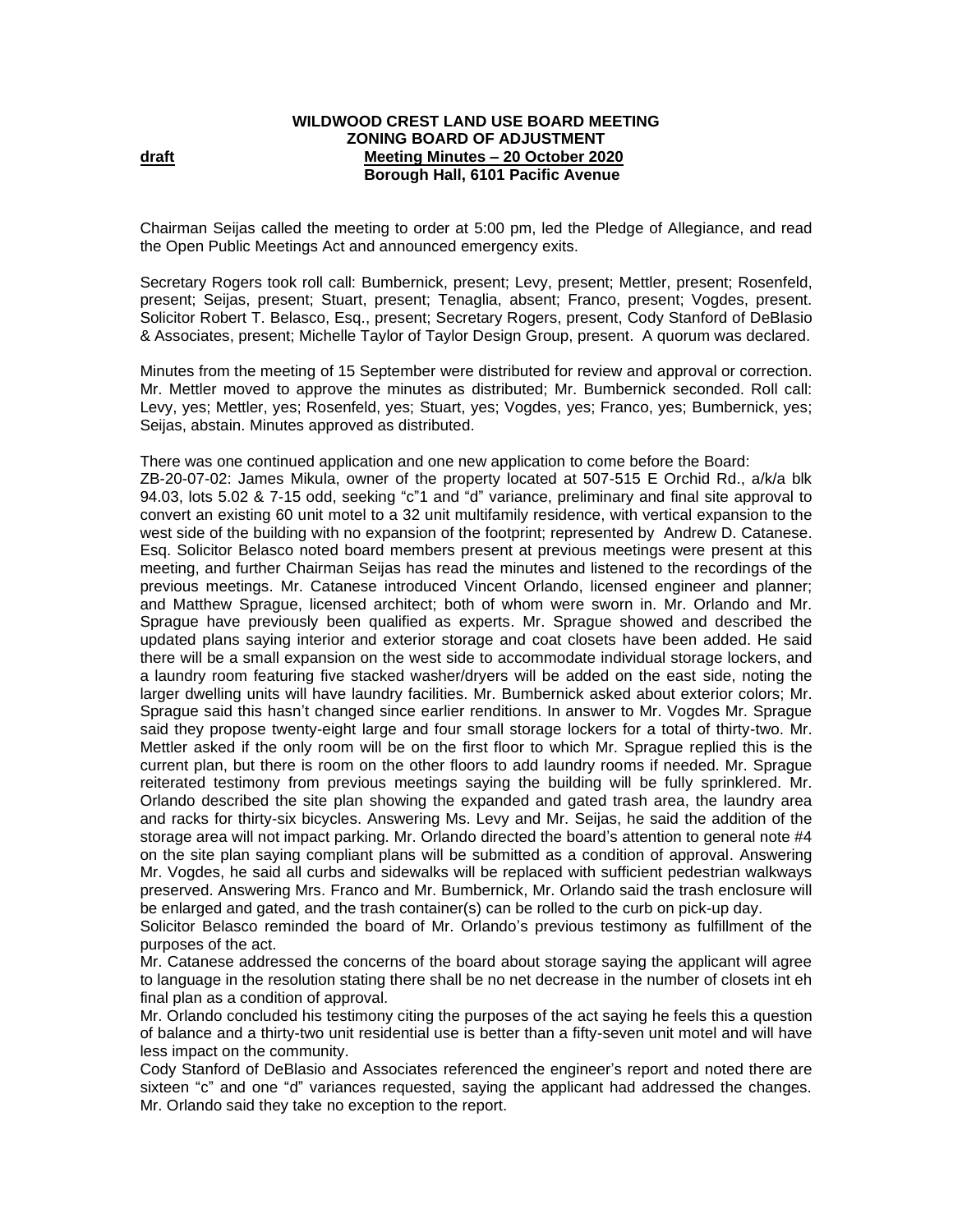Michelle Taylor of Taylor Design Group asked about the cubic footage of the storage lockers to which Mr. Sprague replied approximately sixty square feet for the large lockers. Mrs. Taylor noted the site is proposed to have 100% lot coverage and no green space, saying the building is highly reflective with no buffering. Answering Mr. Vogdes about the change of use from motel to residential, Solicitor Belasco said a use variance is not needed as multi-family residential use is permissible in the zone; the "d" variance is for density. Chairman Seijas thanked the board professional for their reports.

In the public portion, William DiAntonio of 7200 Ocean Ave was sworn in stating this is the third time he has attended a hearing for this application. He expressed his support for the application saying he sees no impact on the convention center funding as recent conventioneers have been renting condos through online sources, and the proposed use is better than what is there.

Mr. Catanese summarized opining the application has come a long way, the use is conforming, impact on the neighborhood will be mitigated, parking will be improved, the proposed use will have less negative impact and be better for the borough.

Solicitor Belasco read the findings of fact into the record including a description of the application, variance relief required, professionals' reports, public testimony and agreed to conditions. Ms. Levy moved to approve the findings, Mr. Rosenfeld seconded. Roll call: Levy, yes; Mettler, yes; Rosenfeld, yes; Stuart, yes; Vogdes, yes; Franco, vote not needed; Bumbernick, yes; Seijas, yes. Findings accepted.

The board called a five minute recess.

Opening deliberation, Chairman Seijas encouraged board members to express their opinions, noting opinion does not necessarily indicate vote. Vice-chairman Bumbernick began saying the applicant has taken the proposal from unacceptable to palatable, adding he sits on the GWTIDA board and online rentals do not fund the convention center as these are not subject to local fees. Chairman Seijas and board members Levy and Rosenfeld agreed adding the benefits of granting relief outweigh the detriments; the Borough is not served by deteriorating beachfront properties; concern was expressed about the dimensions of parking spaces, greenspace, adequacy of laundry facilities; it was noted most "c" variance relief is for pre-existing conditions; public response was favorable; the property needs to be upgraded.

It was agreed by the board and applicant to vote on the "d"5 relief first, then proceed to a vote on the "c" relief, and preliminary and final site plan approval.

Mr. Rosenfeld moved to approve the "d"(5) [density] variance, Mr. Stuart seconded. Roll call: Levy, yes; Mettler, yes; Rosenfeld, yes; Stuart, yes; Vogdes, yes; Franco, vote not needed; Bumbernick, yes; Seijas, yes. "d" variance approved.

Mr. Stuart to approve all "c" variances, and preliminary and final site plan with conditions as outlined in the findings, Ms. Levy seconded. Roll call: Levy, yes; Mettler, yes; Rosenfeld, yes; Stuart, yes; Vogdes, yes; Franco, vote not needed; Bumbernick, yes; Seijas, yes. "c" variance relief, preliminary and final site plan approved with conditions.

ZB-20-10-01: Andrew J. Borowsky, owner of the property located at 305 E Stockton Rd; a/k/a blk 98.01, lot 7; seeking "c"2 variance relief to construct a single family home on a conforming lot in the R-2 zoning district. Applicant represented by Andrew D. Catanese, Esq. Mr. Catanese approached the board and described the existing structure as a three unit dwelling on a 40'X100' lot with setback deficiencies, 100% lot coverage, two curb cuts; he said the proposed single family dwelling is a permitted use. Mr. Catanese showed the photograph as distributed with the application.

Matthew Sprague, architect, was introduced, sworn in and qualified as an expert. Mr. Sprague described the proposed single family structure as an upside down house with a garage, three bedrooms and an entry foyer on the first floor; a living room, kitchen, dining area, and master suite on the second floor, and a den on the third floor; there are decks at each level. He said relief is sought for modulation at the first floor level only, the other floors comply, in order to accommodate a car and walk-around space in the garage. The variance sought for increased living space coverage amounts to 1.6%.

Mr. Catanese reiterated the variances sought, noting the proposed setbacks are conforming or exceed conforming with rear yard at 24', and proposed lot coverage at 50%. Mr. Sprague agreed he feels purposes of the act a. promotes the general welfare; b. secures safety from fire, flood,